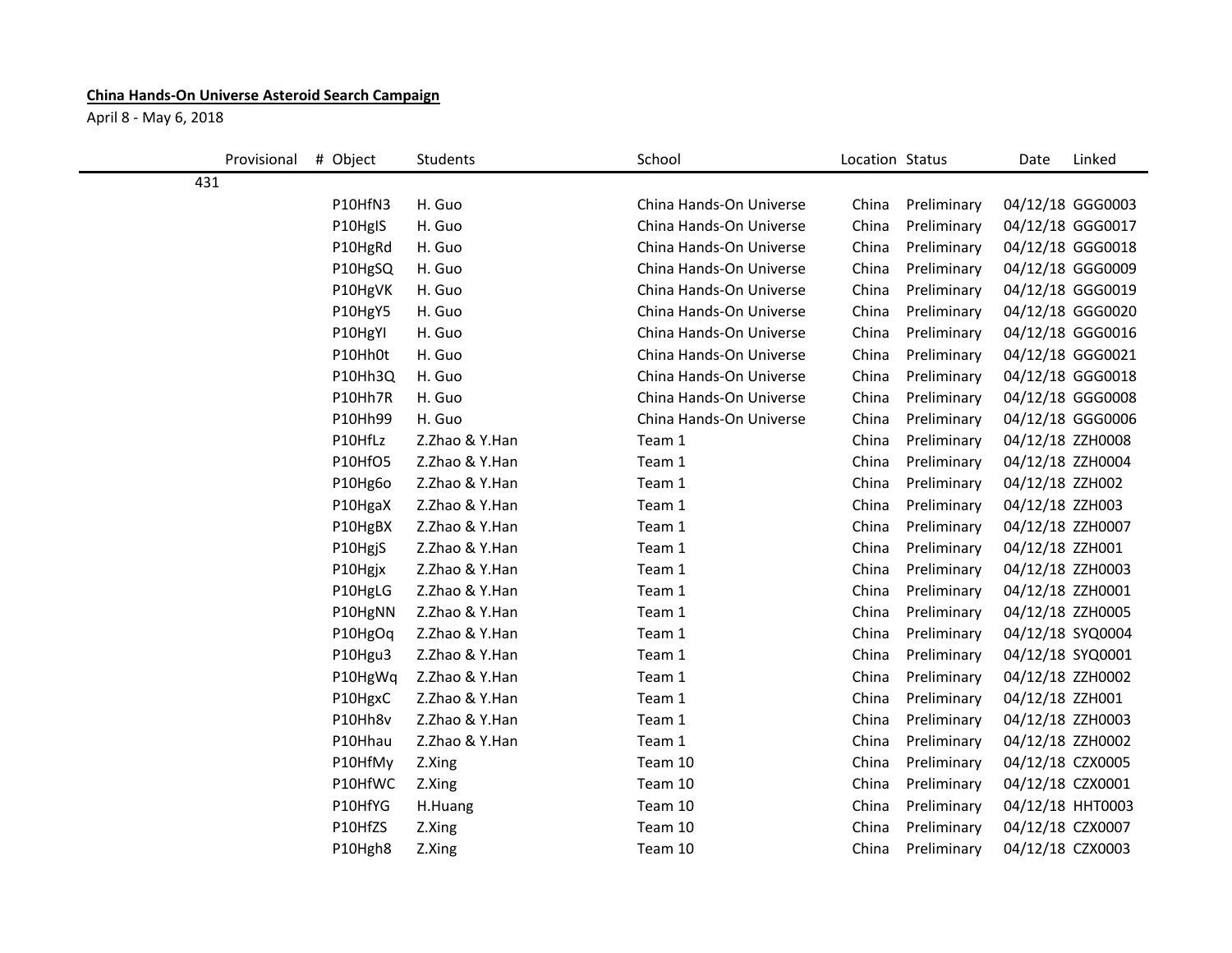| P10HgJV | J.Liu           | Team 10 | China | Preliminary | 04/12/18 LJY0012 |                  |
|---------|-----------------|---------|-------|-------------|------------------|------------------|
| P10HgMt | J.Liu           | Team 10 | China | Preliminary | 04/12/18 LJY0020 |                  |
| P10Hgrr | J.Liu           | Team 10 | China | Preliminary | 04/12/18 LJY0011 |                  |
| P10HgSz | J.Liu           | Team 10 | China | Preliminary | 04/12/18 LJY0010 |                  |
| P10HgV1 | J.Liu           | Team 10 | China | Preliminary | 04/12/18 LJY0008 |                  |
| P10HgVZ | J.Liu           | Team 10 | China | Preliminary | 04/12/18 LJY0017 |                  |
| P10HgZn | J.Liu           | Team 10 | China | Preliminary | 04/12/18 LJY0022 |                  |
| P10Hh1s | J.Liu           | Team 10 | China | Preliminary | 04/12/18 LJY0019 |                  |
| P10Hh5N | J.Liu           | Team 10 | China | Preliminary | 04/12/18 LJY0014 |                  |
| P10Hh5T | J.Liu           | Team 10 | China | Preliminary | 04/12/18 LJY0015 |                  |
| P10HfJU | Y.Jing          | Team 11 | China | Preliminary | 04/12/18 YQJ0022 |                  |
| P10HfPN | Y.Jing & Z.Zhao | Team 11 | China | Preliminary | 04/12/18 YQJ0005 |                  |
| P10HfSX | Y.Jing          | Team 11 | China | Preliminary | 04/12/18 YQJ0016 |                  |
| P10Hg61 | Y.Jing          | Team 11 | China | Preliminary | 04/12/18 YQJ0009 |                  |
| P10Hg6A | Y.Jing          | Team 11 | China | Preliminary | 04/12/18 YQJ0015 |                  |
| P10Hg6O | Y.Jing          | Team 11 | China | Preliminary | 04/12/18 YQJ0019 |                  |
| P10Hg8C | Y.Jing          | Team 11 | China | Preliminary | 04/12/18 YQJ0017 |                  |
| P10Hg9a | Y.Jing          | Team 11 | China | Preliminary | 04/12/18 YQJ0008 |                  |
| P10HgBu | Y.Jing          | Team 11 | China | Preliminary | 04/12/18 YQJ0017 |                  |
| P10Hgee | Y.Jing          | Team 11 | China | Preliminary | 04/12/18 YQJ0020 |                  |
| P10HgMQ | Z.Ni & Z.Wang   | Team 11 | China | Preliminary | 04/12/18 ZNI0001 |                  |
| P10HgPH | Y.Jing          | Team 11 | China | Preliminary | 04/12/18 YQJ0018 |                  |
| P10HgXg | Z.Ni            | Team 11 | China | Preliminary | 04/12/18 ZNI0004 |                  |
| P10Hgyv | Y.Jing          | Team 11 | China | Preliminary | 04/12/18 YQJ0013 |                  |
| P10Hgz8 | Y.Jing          | Team 11 | China | Preliminary | 04/12/18 YQJ0007 |                  |
| P10HgZx | Z.Ni            | Team 11 | China | Preliminary | 04/12/18 NZA0006 |                  |
| P10Hh3A | Z.Ni & Z.Wang   | Team 11 | China | Preliminary | 04/12/18 ZNI0002 |                  |
| P10Hh6T | Y.Jing & Z.Zhao | Team 11 | China | Preliminary | 04/12/18 YQJ0006 |                  |
| P10Hh8F | Z.Ni            | Team 11 | China | Preliminary | 04/12/18 NZA007  |                  |
| P10Hh8Q | Z.Ni            | Team 11 | China | Preliminary |                  | 04/12/18 NZA0008 |
| P10Hh9i | Y.Jing & Z.Zhao | Team 11 | China | Preliminary | 04/12/18 YQJ0002 |                  |
| P10Hh9o | Y.Jing          | Team 11 | China | Preliminary | 04/12/18 YQJ0012 |                  |
| P10Hhao | Y.Jing          | Team 11 | China | Preliminary | 04/12/18 YQJ0021 |                  |
| P10HfJc | R.LI            | Team 12 | China | Preliminary | 04/12/18 LRD0001 |                  |
| P10HfME | Z.Wang          | Team 12 | China | Preliminary |                  | 04/12/18 ZQW0009 |
| P10HfMT | Z.Wang & Z.Ni   | Team 12 | China | Preliminary |                  | 04/12/18 ZQW0003 |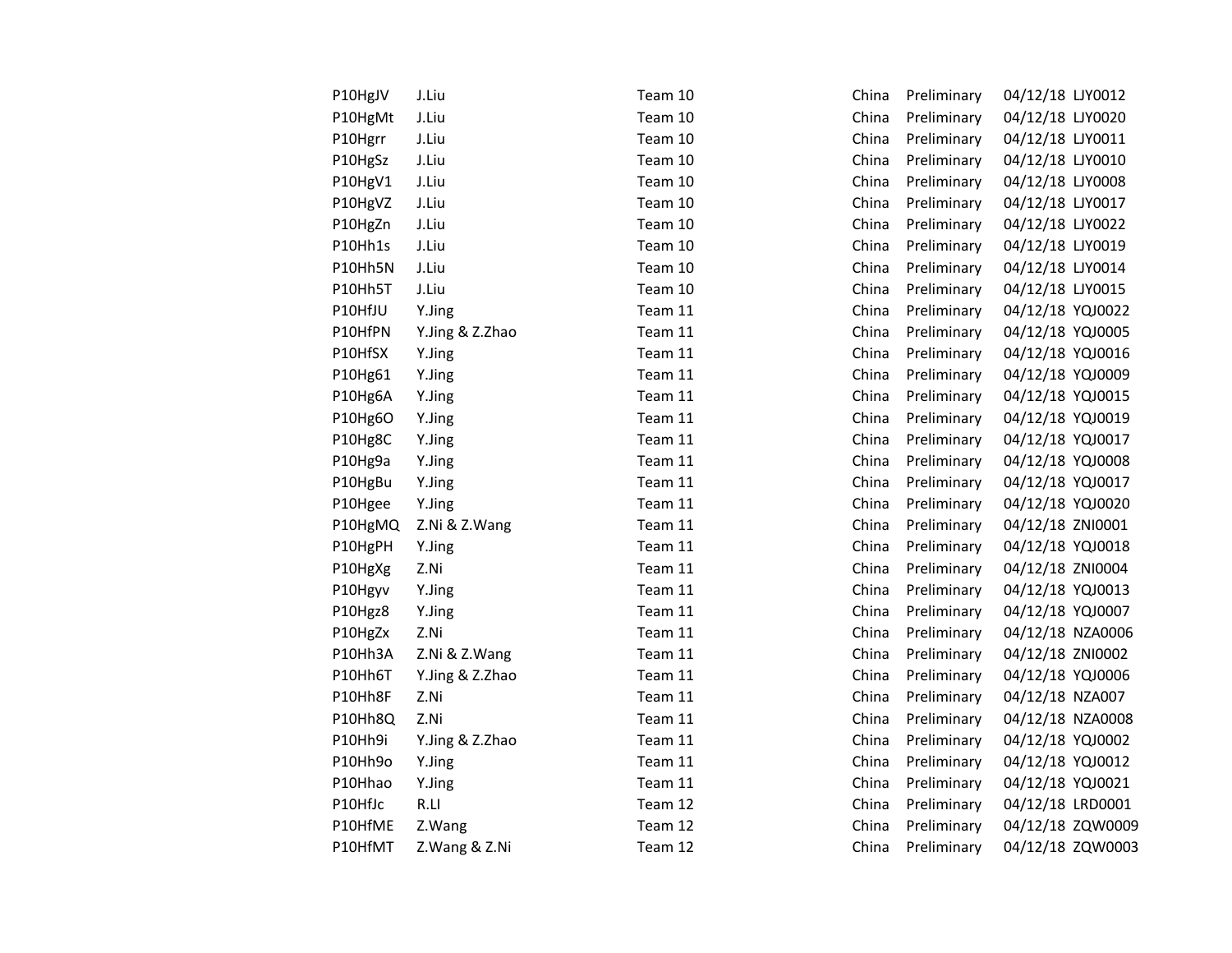| P10HfP9        | Z.Wang                       | Team 12 | China | Preliminary | 04/12/18 ZQW0012 |
|----------------|------------------------------|---------|-------|-------------|------------------|
| P10HfRz        | Z.Wang                       | Team 12 | China | Preliminary | 04/12/18 ZQW0005 |
| P10HfVE        | Z.Wang                       | Team 12 | China | Preliminary | 04/12/18 ZQW0017 |
| P10HfWa        | Z.Wang                       | Team 12 | China | Preliminary | 04/12/18 ZQW0011 |
| P10HfXY        | Z.Wang                       | Team 12 | China | Preliminary | 04/12/18 ZQW0001 |
| P10HfZH        | R.LI                         | Team 12 | China | Preliminary | 04/12/18 LRD0006 |
| P10Hg29        | Z.Wang                       | Team 12 | China | Preliminary | 04/12/18 ZQW0010 |
| P10Hg3J        | Z.Wang                       | Team 12 | China | Preliminary | 04/12/18 ZQW0016 |
| P10Hg5M        | R.LI                         | Team 12 | China | Preliminary | 04/12/18 LRD0005 |
| P10Hg5o        | Z.Wang                       | Team 12 | China | Preliminary | 04/12/18 ZQW0004 |
| P10Hg6L        | Z.Wang                       | Team 12 | China | Preliminary | 04/12/18 ZQW0006 |
| P10HgDB        | Z.Wang                       | Team 12 | China | Preliminary | 04/12/18 ZQW0007 |
| P10HgDs        | R.LI                         | Team 12 | China | Preliminary | 04/12/18 LRD0003 |
| P10Hgh4        | Z.Wang                       | Team 12 | China | Preliminary | 04/12/18 ZQW0008 |
| P10Hgjl        | Z.Wang                       | Team 12 | China | Preliminary | 04/12/18 ZQW0014 |
| P10HgPz        | R.LI                         | Team 12 | China | Preliminary | 04/12/18 LRD0002 |
| P10Hgqu        | R.Li                         | Team 12 | China | Preliminary | 04/12/18 LRD0008 |
| P10HgSc        | R.LI                         | Team 12 | China | Preliminary | 04/12/18 LRD0007 |
| P10HgZi        | Z.Wang                       | Team 12 | China | Preliminary | 04/12/18 ZQW0015 |
| P10HfXT        | Y.Li                         | Team 13 | China | Preliminary | 04/12/18 LYX0002 |
| P10HgS7        | T.Zhou                       | Team 13 | China | Preliminary | 04/12/18 ZTY0002 |
| P10HgW0        | T.Zhou                       | Team 13 | China | Preliminary | 04/12/18 ZTY0001 |
| P10HgZE        | X. Yao                       | Team 13 | China | Preliminary | 04/12/18 YXY0002 |
| P10Hh8E        | X. Yao                       | Team 13 | China | Preliminary | 04/12/18 GGG0002 |
| <b>P10Hh8I</b> | X. Yao                       | Team 13 | China | Preliminary | 04/12/18 GGG0001 |
| P10HfRC        | B.Qiu, X.Wang, Y.Liu & R.Bai | Team 14 | China | Preliminary | 04/12/18 CHU4035 |
| P10HfRp        | B.Qiu, X.Wang, Y.Liu & R.Bai | Team 14 | China | Preliminary | 04/12/18 CHU4037 |
| P10Hg2C        | B.Qiu, X.Wang, Y.Liu & R.Bai | Team 14 | China | Preliminary | 04/12/18 CHU4028 |
| P10Hgay        | B.Qiu, X.Wang, Y.Liu & R.Bai | Team 14 | China | Preliminary | 04/12/18 CHU4023 |
| P10HgF1        | B.Qiu, X.Wang, Y.Liu & R.Bai | Team 14 | China | Preliminary | 04/12/18 CHU4042 |
| P10Hghe        | B.Qiu, X.Wang, Y.Liu & R.Bai | Team 14 | China | Preliminary | 04/12/18 CHU4039 |
| P10HgpL        | B.Qiu, X.Wang, Y.Liu & R.Bai | Team 14 | China | Preliminary | 04/12/18 CHU4031 |
| P10Hgq4        | B.Qiu, X.Wang, Y.Liu & R.Bai | Team 14 | China | Preliminary | 04/12/18 CHU4034 |
| P10HgQw        | B.Qiu, X.Wang, Y.Liu & R.Bai | Team 14 | China | Preliminary | 04/12/18 CHU4032 |
| P10HgUS        | B.Qiu, X.Wang, Y.Liu & R.Bai | Team 14 | China | Preliminary | 04/12/18 CHU4027 |
| P10HgVl        | B.Qiu, X.Wang, Y.Liu & R.Bai | Team 14 | China | Preliminary | 04/12/18 CHU4026 |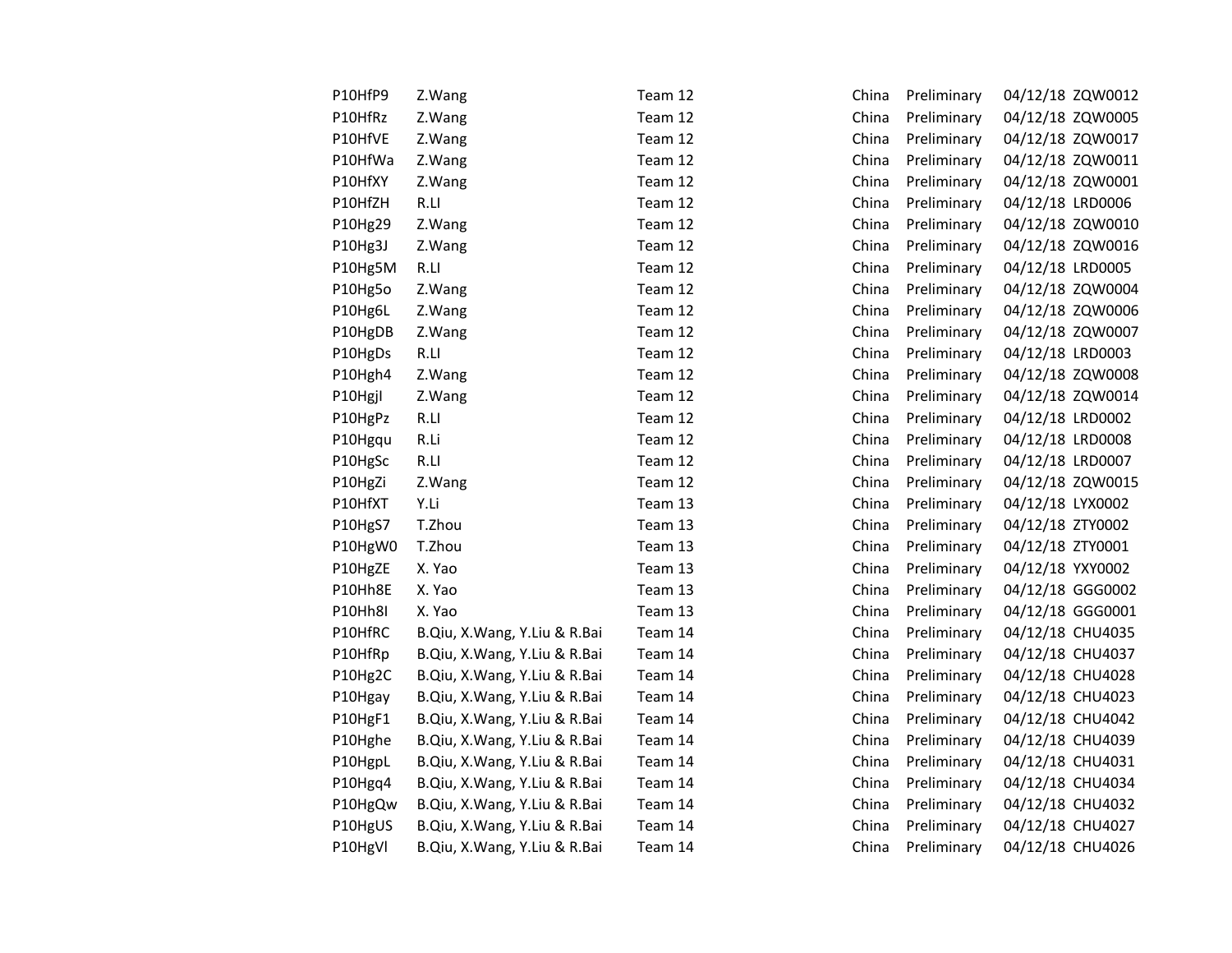| P10Hh7S | B.Qiu, X.Wang, Y.Liu & R.Bai | Team 14 | China | Preliminary | 04/12/18 CHU4024 |                  |
|---------|------------------------------|---------|-------|-------------|------------------|------------------|
| P10HfS1 | R.Leng                       | Team 15 | China | Preliminary | 04/12/18 RYL0013 |                  |
| P10HfUi | M.Li                         | Team 15 | China | Preliminary | 04/12/18 MYL0005 |                  |
| P10HfZP | Z.Shao                       | Team 15 | China | Preliminary | 04/12/18 ZRS0009 |                  |
| P10Hg0u | M.Li                         | Team 15 | China | Preliminary | 04/12/18 MYL0006 |                  |
| P10Hg23 | Z.Shao                       | Team 15 | China | Preliminary | 04/12/18 ZRS0008 |                  |
| P10Hg5i | M.Li                         | Team 15 | China | Preliminary | 04/12/18 MYL0016 |                  |
| P10Hg6a | M.Li                         | Team 15 | China | Preliminary | 04/12/18 MYL0011 |                  |
| P10Hgb0 | M.Li                         | Team 15 | China | Preliminary | 04/12/18 MYL0014 |                  |
| P10HgDN | M.Li                         | Team 15 | China | Preliminary | 04/12/18 MYL0017 |                  |
| P10HgdR | R.Leng                       | Team 15 | China | Preliminary | 04/12/18 RYL0010 |                  |
| P10HgEp | Z.Shao                       | Team 15 | China | Preliminary | 04/12/18 ZRS0001 |                  |
| P10HgEP | Z.Shao                       | Team 15 | China | Preliminary | 04/12/18 ZRS0013 |                  |
| P10HgQ3 | M.Li                         | Team 15 | China | Preliminary | 04/12/18 MYL0013 |                  |
| P10HgQb | M.Li                         | Team 15 | China | Preliminary | 04/12/18 MYL0010 |                  |
| P10HgqX | R.Leng                       | Team 15 | China | Preliminary | 04/12/18 RYL0001 |                  |
| P10HgR7 | R.Leng                       | Team 15 | China | Preliminary | 04/12/18 RYL0008 |                  |
| P10HgsT | Z.Shao                       | Team 15 | China | Preliminary | 04/12/18 ZRS0012 |                  |
| P10Hgu2 | M.Li                         | Team 15 | China | Preliminary | 04/12/18 MYL0008 |                  |
| P10HgUa | M.Li                         | Team 15 | China | Preliminary | 04/12/18 MYL0007 |                  |
| P10Hguk | M.Li                         | Team 15 | China | Preliminary | 04/12/18 MYL0009 |                  |
| P10HguQ | R.Leng                       | Team 15 | China | Preliminary | 04/12/18 RYL0009 |                  |
| P10HgVO | M.Li                         | Team 15 | China | Preliminary | 04/12/18 MYL0012 |                  |
| P10HgWD | R.Leng                       | Team 15 | China | Preliminary | 04/12/18 RYL0012 |                  |
| P10Hh0z | R.Leng                       | Team 15 | China | Preliminary | 04/12/18 RYL0006 |                  |
| P10Hh71 | Z.Shao                       | Team 15 | China | Preliminary | 04/12/18 ZRS0002 |                  |
| P10HgB1 | P.Mao                        | Team 16 | China | Preliminary | 04/12/18 YJC0001 |                  |
| P10HgJo | P.Mao                        | Team 16 | China | Preliminary |                  | 04/12/18 MPY0002 |
| P10HgR0 | Y.Jiang                      | Team 16 | China | Preliminary | 04/12/18 JYC0002 |                  |
| P10HgUZ | Y.Lai                        | Team 16 | China | Preliminary | 04/12/18 LY0001  |                  |
| P10Hh1d | P.Mao                        | Team 16 | China | Preliminary |                  | 04/12/18 MPY0004 |
| P10Hh69 | Y.Jiang                      | Team 16 | China | Preliminary | 04/12/18 JYC0001 |                  |
| P10HfJ6 | Y.Sun & D.Nan                | Team 2  | China | Preliminary | 04/12/18 SYF0007 |                  |
| P10HfJ7 | Y.Sun & D.Nan                | Team 2  | China | Preliminary | 04/12/18 SYF0001 |                  |
| P10HfJm | Y.Sun & D.Nan                | Team 2  | China | Preliminary | 04/12/18 NDI0002 |                  |
| P10HfJn | Y.Sun & D.Nan                | Team 2  | China | Preliminary | 04/12/18 SYF0004 |                  |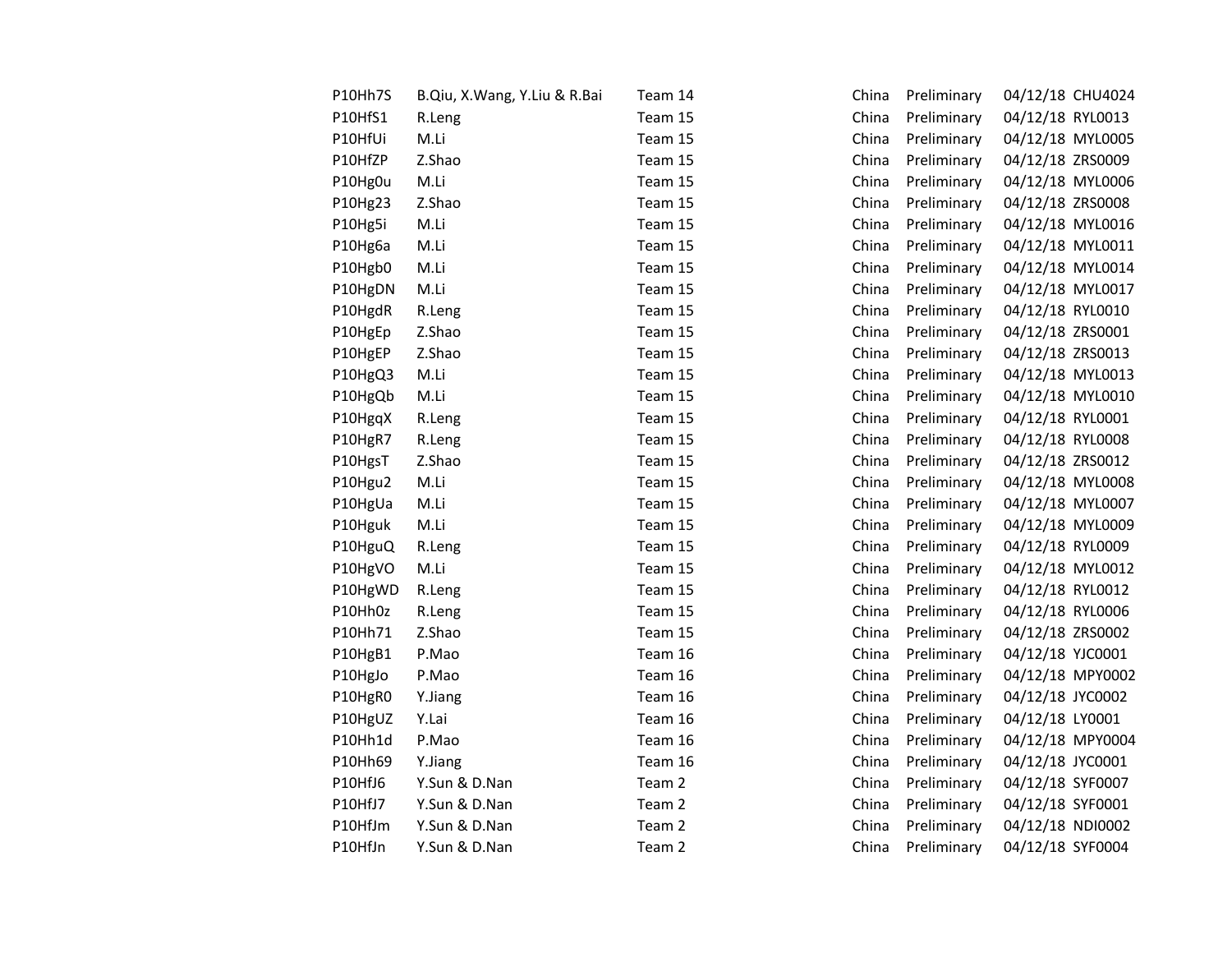| P10HfLc | Y.Sun & D.Nan    | Team 2 | China | Preliminary | 04/12/18 NDI0024 |
|---------|------------------|--------|-------|-------------|------------------|
| P10HfM1 | Y.Sun & D.Nan    | Team 2 | China | Preliminary | 04/12/18 SYF0017 |
| P10HfPr | Y.Sun & D.Nan    | Team 2 | China | Preliminary | 04/12/18 SYF0009 |
| P10HfZO | Y.Sun & D.Nan    | Team 2 | China | Preliminary | 04/12/18 SYF0005 |
| P10Hg0T | Y.Sun & D.Nan    | Team 2 | China | Preliminary | 04/12/18 SYF0013 |
| P10Hg5s | Y.Sun & D.Nan    | Team 2 | China | Preliminary | 04/12/18 SYF0001 |
| P10Hg67 | Y.Sun & D.Nan    | Team 2 | China | Preliminary | 04/12/18 SYF0020 |
| P10Hg9h | Y.Sun & D.Nan    | Team 2 | China | Preliminary | 04/12/18 NDI0002 |
| P10Hg9I | Y.Sun & D.Nan    | Team 2 | China | Preliminary | 04/12/18 SYF0006 |
| P10HgBD | Y.Sun & D.Nan    | Team 2 | China | Preliminary | 04/12/18 NDI0003 |
| P10HgBv | Y.Sun & D.Nan    | Team 2 | China | Preliminary | 04/12/18 NDI0027 |
| P10HgeN | Y.Sun & D.Nan    | Team 2 | China | Preliminary | 04/12/18 NDI0022 |
| P10HgHA | Y.Sun & D.Nan    | Team 2 | China | Preliminary | 04/12/18 SYF0003 |
| P10Hgk4 | Y.Sun & D.Nan    | Team 2 | China | Preliminary | 04/12/18 NDI0005 |
| P10Hgl0 | Y.Sun & D.Nan    | Team 2 | China | Preliminary | 04/12/18 SYF0004 |
| P10HgM4 | Y.Sun & D.Nan    | Team 2 | China | Preliminary | 04/12/18 SYF0001 |
| P10HgMa | Y.Sun & D.Nan    | Team 2 | China | Preliminary | 04/12/18 NDI0003 |
| P10Hgml | Y.Sun & D.Nan    | Team 2 | China | Preliminary | 04/12/18 SYF0006 |
| P10Hgpb | Y.Sun & D.Nan    | Team 2 | China | Preliminary | 04/12/18 NDI0004 |
| P10HgPo | Y.Sun & D.Nan    | Team 2 | China | Preliminary | 04/12/18 SYF0007 |
| P10HgQo | Y.Sun & D.Nan    | Team 2 | China | Preliminary | 04/12/18 SYF0002 |
| P10HgRb | Y.Sun & D.Nan    | Team 2 | China | Preliminary | 04/12/18 NDI0001 |
| P10HgTY | Y.Sun & D.Nan    | Team 2 | China | Preliminary | 04/12/18 SYF0019 |
| P10HgvS | Y.Sun & D.Nan    | Team 2 | China | Preliminary | 04/12/18 NDI0023 |
| P10HgWe | Y.Sun & D.Nan    | Team 2 | China | Preliminary | 04/12/18 NDI0006 |
| P10HgWs | Y.Sun & D.Nan    | Team 2 | China | Preliminary | 04/12/18 NDI0005 |
| P10HgwY | Y.Sun & D.Nan    | Team 2 | China | Preliminary | 04/12/18 SYF0010 |
| P10HgxP | Y.Sun & D.Nan    | Team 2 | China | Preliminary | 04/12/18 SYF0022 |
| P10Hgzf | Y.Sun & D.Nan    | Team 2 | China | Preliminary | 04/12/18 NDI0001 |
| P10Hh6a | Y.Sun & D.Nan    | Team 2 | China | Preliminary | 04/12/18 SYF0021 |
| P10Hh6O | Y.Sun & D.Nan    | Team 2 | China | Preliminary | 04/12/18 SYF0005 |
| P10HfKf | Zh.Xie & Zh.Chen | Team 3 | China | Preliminary | 04/12/18 XZY031  |
| P10HfKy | Zh.Xie & Zh.Chen | Team 3 | China | Preliminary | 04/12/18 XZY011  |
| P10HfM7 | Zh.Xie & Zh.Chen | Team 3 | China | Preliminary | 04/12/18 XZY072  |
| P10HfNq | Zh.Xie & Zh.Chen | Team 3 | China | Preliminary | 04/12/18 CZF004  |
| P10HfT0 | Zh.Xie & Zh.Chen | Team 3 | China | Preliminary | 04/12/18 XZY013  |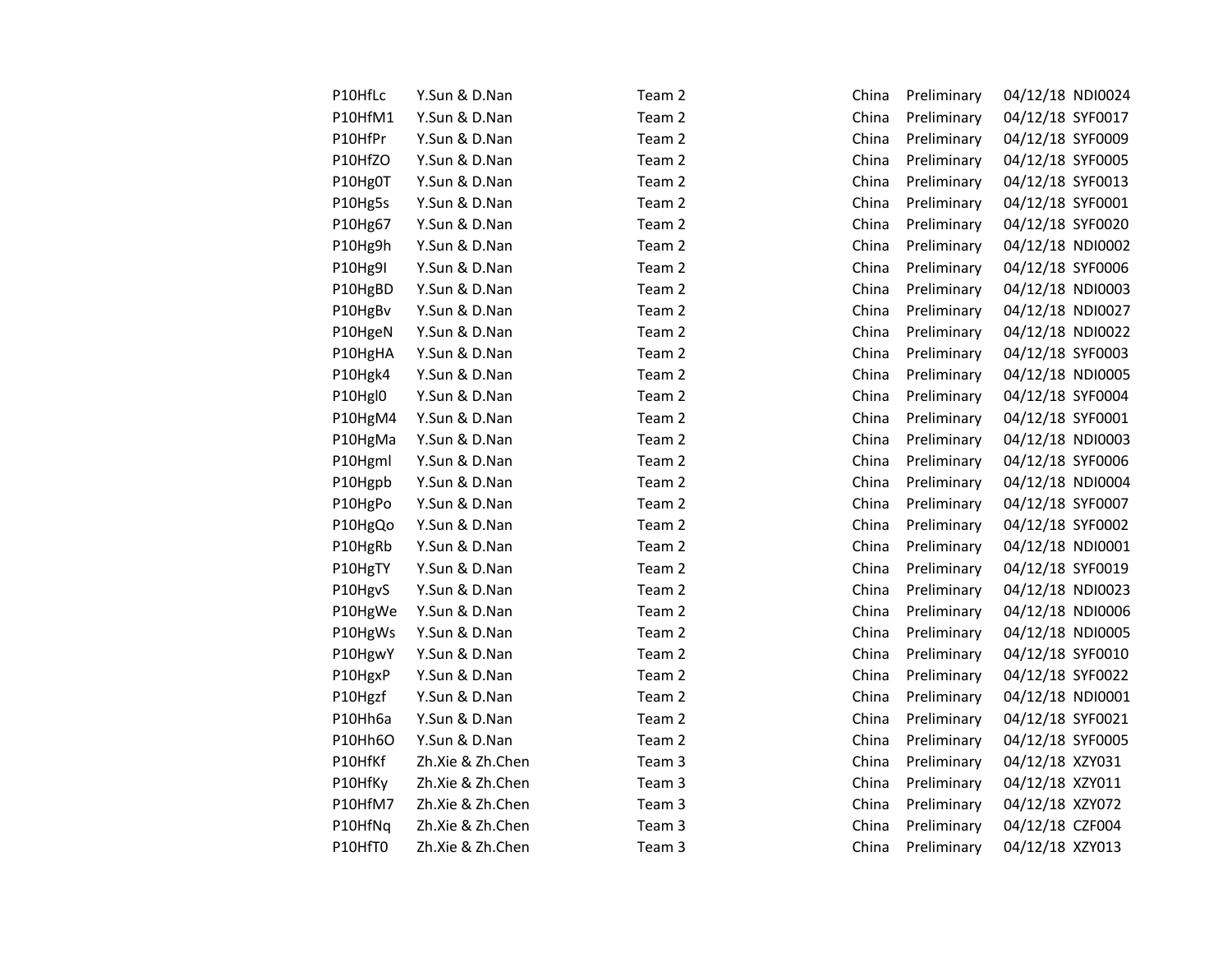| P10Hg0p | Zh.Xie & Zh.Chen | Team 3 | China | Preliminary | 04/12/18 XZY070  |  |
|---------|------------------|--------|-------|-------------|------------------|--|
| P10Hg1n | Zh.Xie & Zh.Chen | Team 3 | China | Preliminary | 04/12/18 CZF0001 |  |
| P10Hg6Q | Zh.Xie & Zh.Chen | Team 3 | China | Preliminary | 04/12/18 CZF0001 |  |
| P10Hg8F | Zh.Xie & Zh.Chen | Team 3 | China | Preliminary | 04/12/18 XZF0005 |  |
| P10Hg9s | Zh.Xie & Zh.Chen | Team 3 | China | Preliminary | 04/12/18 XZY067  |  |
| P10Hg9Y | Zh.Xie & Zh.Chen | Team 3 | China | Preliminary | 04/12/18 XZY009  |  |
| P10HgA6 | Zh.Xie & Zh.Chen | Team 3 | China | Preliminary | 04/12/18 XZY0062 |  |
| P10HgAX | Zh.Xie & Zh.Chen | Team 3 | China | Preliminary | 04/12/18 XZY050  |  |
| P10Hgc3 | Zh.Xie & Zh.Chen | Team 3 | China | Preliminary | 04/12/18 XZY008  |  |
| P10Hgfj | Zh.Xie & Zh.Chen | Team 3 | China | Preliminary | 04/12/18 XZY014  |  |
| P10Hgfm | Zh.Xie & Zh.Chen | Team 3 | China | Preliminary | 04/12/18 XZY074  |  |
| P10HggT | Zh.Xie & Zh.Chen | Team 3 | China | Preliminary | 04/12/18 XZY0063 |  |
| P10Hghm | Zh.Xie & Zh.Chen | Team 3 | China | Preliminary | 04/12/18 XZY010  |  |
| P10HgII | Zh.Xie & Zh.Chen | Team 3 | China | Preliminary | 04/12/18 XZY0001 |  |
| P10HgIT | Zh.Xie & Zh.Chen | Team 3 | China | Preliminary | 04/12/18 XZY0002 |  |
| P10HgIU | Zh.Xie & Zh.Chen | Team 3 | China | Preliminary | 04/12/18 XZF0004 |  |
| P10HgJC | Zh.Xie & Zh.Chen | Team 3 | China | Preliminary | 04/12/18 XZY012  |  |
| P10HgJF | Zh.Xie & Zh.Chen | Team 3 | China | Preliminary | 04/12/18 XZY1001 |  |
| P10Hgjj | Zh.Xie & Zh.Chen | Team 3 | China | Preliminary | 04/12/18 XZY080  |  |
| P10Hgjq | Zh.Xie & Zh.Chen | Team 3 | China | Preliminary | 04/12/18 XZY030  |  |
| P10HgK8 | Zh.Xie & Zh.Chen | Team 3 | China | Preliminary | 04/12/18 CZF0001 |  |
| P10Hgkd | Zh.Xie & Zh.Chen | Team 3 | China | Preliminary | 04/12/18 XZY017  |  |
| P10HgKw | Zh.Xie & Zh.Chen | Team 3 | China | Preliminary | 04/12/18 CZF0003 |  |
| P10Hgn1 | Zh.Xie & Zh.Chen | Team 3 | China | Preliminary | 04/12/18 CZF0002 |  |
| P10Hgnw | Zh.Xie & Zh.Chen | Team 3 | China | Preliminary | 04/12/18 XZY1002 |  |
| P10HgOC | Zh.Xie & Zh.Chen | Team 3 | China | Preliminary | 04/12/18 XZY0001 |  |
| P10Hgp9 | Zh.Xie & Zh.Chen | Team 3 | China | Preliminary | 04/12/18 XZY0060 |  |
| P10HgQr | Zh.Xie & Zh.Chen | Team 3 | China | Preliminary | 04/12/18 XZY065  |  |
| P10HgRS | Zh.Xie & Zh.Chen | Team 3 | China | Preliminary | 04/12/18 XZY041  |  |
| P10Hgrt | Zh.Xie & Zh.Chen | Team 3 | China | Preliminary | 04/12/18 XZY081  |  |
| P10HgS9 | Zh.Xie & Zh.Chen | Team 3 | China | Preliminary | 04/12/18 XZY0003 |  |
| P10Hgsj | Zh.Xie & Zh.Chen | Team 3 | China | Preliminary | 04/12/18 XZY078  |  |
| P10HgTv | Zh.Xie & Zh.Chen | Team 3 | China | Preliminary | 04/12/18 XZY0006 |  |
| P10Hgum | Zh.Xie & Zh.Chen | Team 3 | China | Preliminary | 04/12/18 XZY0002 |  |
| P10HgvF | Zh.Xie & Zh.Chen | Team 3 | China | Preliminary | 04/12/18 XZY077  |  |
| P10Hgw0 | Zh.Xie & Zh.Chen | Team 3 | China | Preliminary | 04/12/18 XZY018  |  |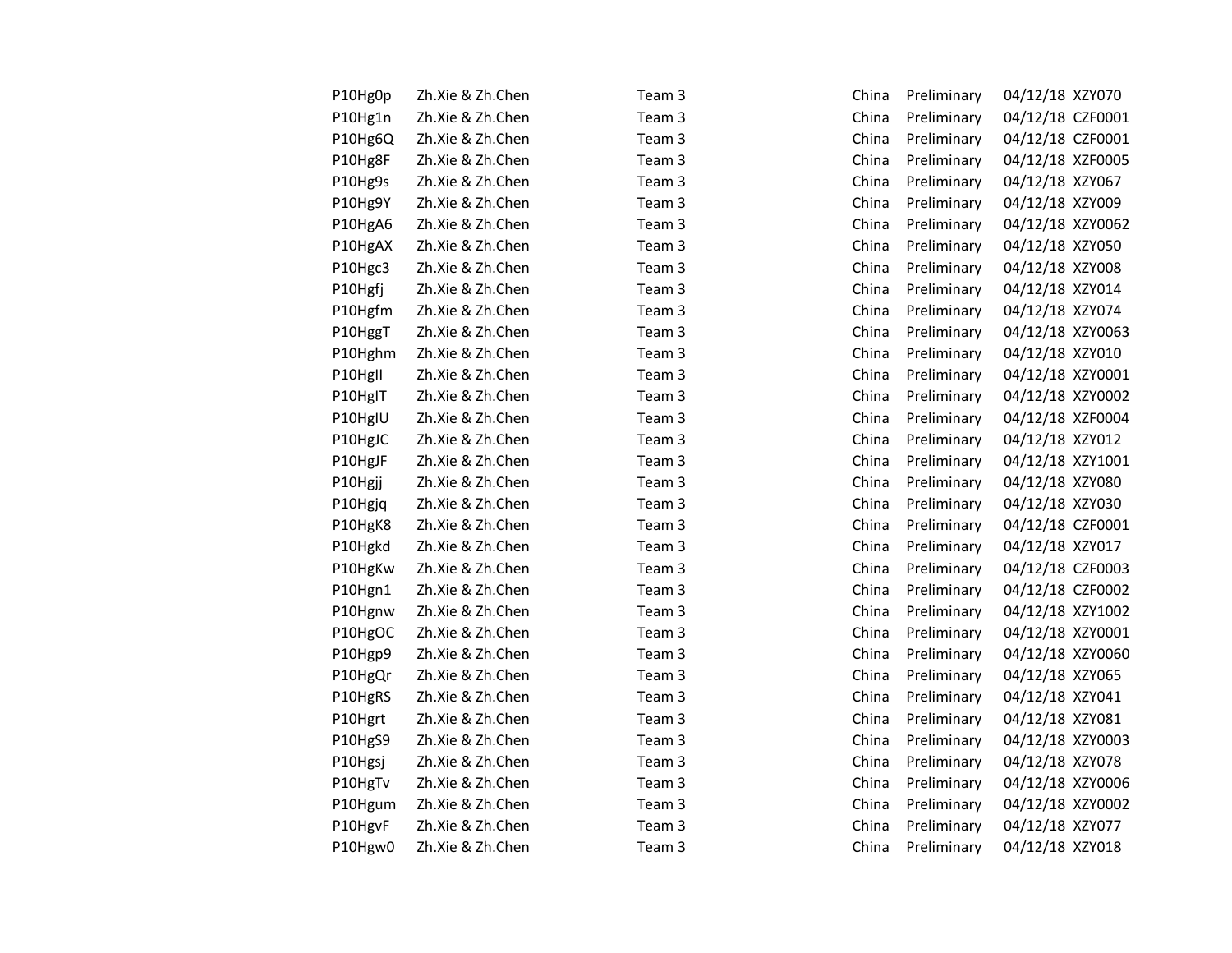| P10HgyG | Zh.Xie & Zh.Chen | Team 3 | China | Preliminary | 04/12/18 XZY071  |                  |
|---------|------------------|--------|-------|-------------|------------------|------------------|
| P10Hh0U | Zh.Xie & Zh.Chen | Team 3 | China | Preliminary | 04/12/18 XZY0005 |                  |
| P10HhaA | Zh.Xie & Zh.Chen | Team 3 | China | Preliminary | 04/12/18 XZY0004 |                  |
| P10HfLn | Q.Xue & Z.Zhou   | Team 4 | China | Preliminary | 04/12/18 XQY0002 |                  |
| P10HfN0 | Q.Xue & Z.Zhou   | Team 4 | China | Preliminary | 04/12/18 XQY0001 |                  |
| P10HfPu | Q.Xue & Z.Zhou   | Team 4 | China | Preliminary | 04/12/18 ZZS0005 |                  |
| P10HfQH | Q.Xue & Z.Zhou   | Team 4 | China | Preliminary | 04/12/18 ZZS0001 |                  |
| P10HfTv | Q.Xue & Z.Zhou   | Team 4 | China | Preliminary | 04/12/18 XQY0001 |                  |
| P10Hg01 | Q.Xue & Z.Zhou   | Team 4 | China | Preliminary | 04/12/18 ZZS0003 |                  |
| P10Hg0O | Q.Xue & Z.Zhou   | Team 4 | China | Preliminary | 04/12/18 XQY0001 |                  |
| P10Hg7E | Q.Xue & Z.Zhou   | Team 4 | China | Preliminary | 04/12/18 XQY0010 |                  |
| P10Hg9Z | Q.Xue & Z.Zhou   | Team 4 | China | Preliminary | 04/12/18 ZZS0002 |                  |
| P10HgDS | Q.Xue & Z.Zhou   | Team 4 | China | Preliminary | 04/12/18 XQY0002 |                  |
| P10HgFN | Q.Xue & Z.Zhou   | Team 4 | China | Preliminary | 04/12/18 ZZS0003 |                  |
| P10HgfV | Q.Xue & Z.Zhou   | Team 4 | China | Preliminary | 04/12/18 ZZS0006 |                  |
| P10HggJ | Q.Xue & Z.Zhou   | Team 4 | China | Preliminary |                  | 04/12/18 XQY0003 |
| P10HghY | Q.Xue & Z.Zhou   | Team 4 | China | Preliminary |                  | 04/12/18 XQY0003 |
| P10HgjC | Q.Xue & Z.Zhou   | Team 4 | China | Preliminary | 04/12/18 XQY0002 |                  |
| P10HgJM | Q.Xue & Z.Zhou   | Team 4 | China | Preliminary | 04/12/18 XQY0001 |                  |
| P10Hgkn | Q.Xue & Z.Zhou   | Team 4 | China | Preliminary | 04/12/18 ZZS0005 |                  |
| P10Hglj | Q.Xue & Z.Zhou   | Team 4 | China | Preliminary | 04/12/18 XQY0002 |                  |
| P10HgPx | Q.Xue & Z.Zhou   | Team 4 | China | Preliminary | 04/12/18 XQY0005 |                  |
| P10Hgqe | Q.Xue & Z.Zhou   | Team 4 | China | Preliminary | 04/12/18 ZZS0004 |                  |
| P10HgRF | Q.Xue & Z.Zhou   | Team 4 | China | Preliminary | 04/12/18 XQY0013 |                  |
| P10HgUD | Q.Xue & Z.Zhou   | Team 4 | China | Preliminary | 04/12/18 ZZS0001 |                  |
| P10Hgvb | Q.Xue & Z.Zhou   | Team 4 | China | Preliminary | 04/12/18 XQY0015 |                  |
| P10HgX9 | Q.Xue & Z.Zhou   | Team 4 | China | Preliminary | 04/12/18 XQY0001 |                  |
| P10HgXu | Q.Xue & Z.Zhou   | Team 4 | China | Preliminary | 04/12/18 ZZS0001 |                  |
| P10HgYy | Q.Xue & Z.Zhou   | Team 4 | China | Preliminary | 04/12/18 ZZS0002 |                  |
| P10HgZG | Q.Xue & Z.Zhou   | Team 4 | China | Preliminary | 04/12/18 ZZS0002 |                  |
| P10Hh0R | Q.Xue & Z.Zhou   | Team 4 | China | Preliminary | 04/12/18 XQY0004 |                  |
| P10Hh2n | Q.Xue & Z.Zhou   | Team 4 | China | Preliminary | 04/12/18 XQY0004 |                  |
| P10Hh3M | Q.Xue & Z.Zhou   | Team 4 | China | Preliminary | 04/12/18 ZZS0004 |                  |
| P10Hh6r | Q.Xue & Z.Zhou   | Team 4 | China | Preliminary | 04/12/18 XQY0001 |                  |
| P10Hh9O | Q.Xue & Z.Zhou   | Team 4 | China | Preliminary |                  | 04/12/18 XQY0003 |
| P10HfXI | Y.Yang & Ch.Li   | Team 5 | China | Preliminary | 04/12/18 YYS0004 |                  |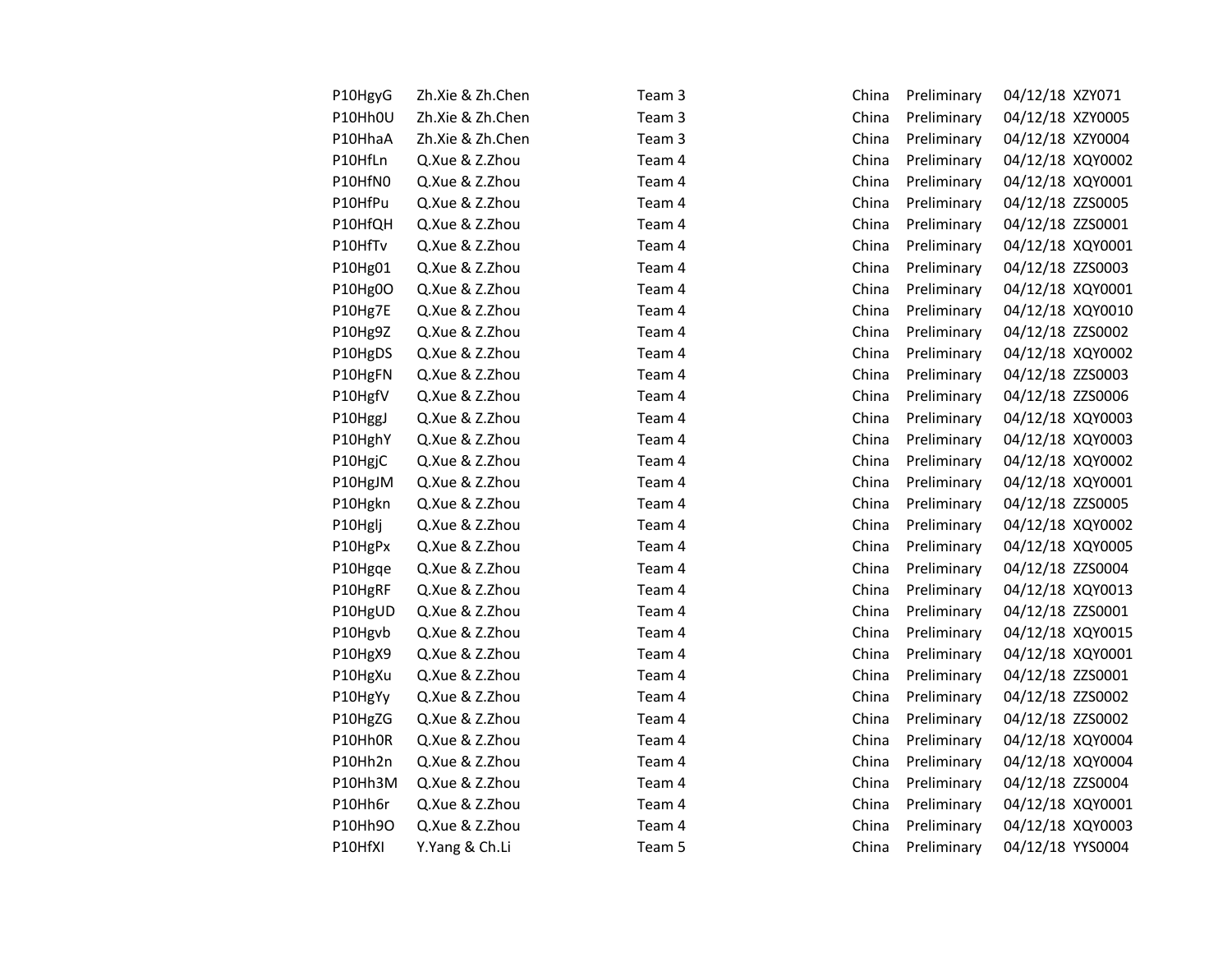| P10Hgcf | Y.Yang & Ch.Li  | Team 5 | China | Preliminary | 04/12/18 LCY0003 |                  |
|---------|-----------------|--------|-------|-------------|------------------|------------------|
| P10HgkD | Y.Yang & Ch.Li  | Team 5 | China | Preliminary | 04/12/18 LCY0002 |                  |
| P10HgLs | Y.Yang & Ch.Li  | Team 5 | China | Preliminary | 04/12/18 YYS0001 |                  |
| P10HgNz | Y.Yang & Ch.Li  | Team 5 | China | Preliminary | 04/12/18 LCY0001 |                  |
| P10HgQe | Y.Yang & Ch.Li  | Team 5 | China | Preliminary | 04/12/18 LCY0009 |                  |
| P10HgTD | Y.Yang & Ch.Li  | Team 5 | China | Preliminary | 04/12/18 LCY001  |                  |
| P10Hgud | Y.Yang & Ch.Li  | Team 5 | China | Preliminary | 04/12/18 LCY0009 |                  |
| P10Hgup | Y.Yang & Ch.Li  | Team 5 | China | Preliminary | 04/12/18 YYS0005 |                  |
| P10HgVE | Y.Yang & Ch.Li  | Team 5 | China | Preliminary | 04/12/18 YYS0006 |                  |
| P10Hgzk | Y.Yang & Ch.Li  | Team 5 | China | Preliminary | 04/12/18 YYS0001 |                  |
| P10HgZk | Y.Yang & Ch.Li  | Team 5 | China | Preliminary | 04/12/18 LCY0010 |                  |
| P10Hh7q | Y.Yang & Ch.Li  | Team 5 | China | Preliminary | 04/12/18 YYS0007 |                  |
| P10HfNC | Q.Shen & P.Wang | Team 6 | China | Preliminary | 04/12/18 SQI0040 |                  |
| P10HfNp | Q.Shen & P.Wang | Team 6 | China | Preliminary | 04/12/18 WPJ0002 |                  |
| P10HfPf | Q.Shen & P.Wang | Team 6 | China | Preliminary |                  | 04/12/18 WPJ0023 |
| P10HfSA | Q.Shen & P.Wang | Team 6 | China | Preliminary | 04/12/18 SQI0001 |                  |
| P10HfTC | Q.Shen & P.Wang | Team 6 | China | Preliminary |                  | 04/12/18 WPJ0001 |
| P10HfVo | Q.Shen & P.Wang | Team 6 | China | Preliminary |                  | 04/12/18 WPJ0008 |
| P10HfZa | Q.Shen & P.Wang | Team 6 | China | Preliminary |                  | 04/12/18 WPJ0001 |
| P10HfZe | Q.Shen & P.Wang | Team 6 | China | Preliminary |                  | 04/12/18 WPJ0002 |
| P10Hg0z | Q.Shen & P.Wang | Team 6 | China | Preliminary |                  | 04/12/18 WPJ0019 |
| P10Hg8Y | Q.Shen & P.Wang | Team 6 | China | Preliminary |                  | 04/12/18 WPJ0024 |
| P10HgA3 | Q.Shen & P.Wang | Team 6 | China | Preliminary | 04/12/18 SQI0007 |                  |
| P10HgAN | Q.Shen & P.Wang | Team 6 | China | Preliminary | 04/12/18 WPJ0003 |                  |
| P10HgFI | Q.Shen & P.Wang | Team 6 | China | Preliminary | 04/12/18 SQI0010 |                  |
| P10Hghk | Q.Shen & P.Wang | Team 6 | China | Preliminary | 04/12/18 WPJ0009 |                  |
| P10HgJx | Q.Shen & P.Wang | Team 6 | China | Preliminary | 04/12/18 SQI0002 |                  |
| P10Hgjz | Q.Shen & P.Wang | Team 6 | China | Preliminary | 04/12/18 WPJ0016 |                  |
| P10HgLN | Q.Shen & P.Wang | Team 6 | China | Preliminary |                  | 04/12/18 WPJ0014 |
| P10HgNF | Q.Shen & P.Wang | Team 6 | China | Preliminary | 04/12/18 SQI0003 |                  |
| P10HgQQ | Q.Shen & P.Wang | Team 6 | China | Preliminary | 04/12/18 WPJ0004 |                  |
| P10HgRr | Q.Shen & P.Wang | Team 6 | China | Preliminary | 04/12/18 WPJ0005 |                  |
| P10Hgs2 | Q.Shen & P.Wang | Team 6 | China | Preliminary | 04/12/18 SQI0006 |                  |
| P10HgUV | Q.Shen & P.Wang | Team 6 | China | Preliminary |                  | 04/12/18 WPJ0021 |
| P10Hgxf | Q.Shen & P.Wang | Team 6 | China | Preliminary |                  | 04/12/18 WPJ0020 |
| P10Hh11 | Q.Shen & P.Wang | Team 6 | China | Preliminary | 04/12/18 WPJ0015 |                  |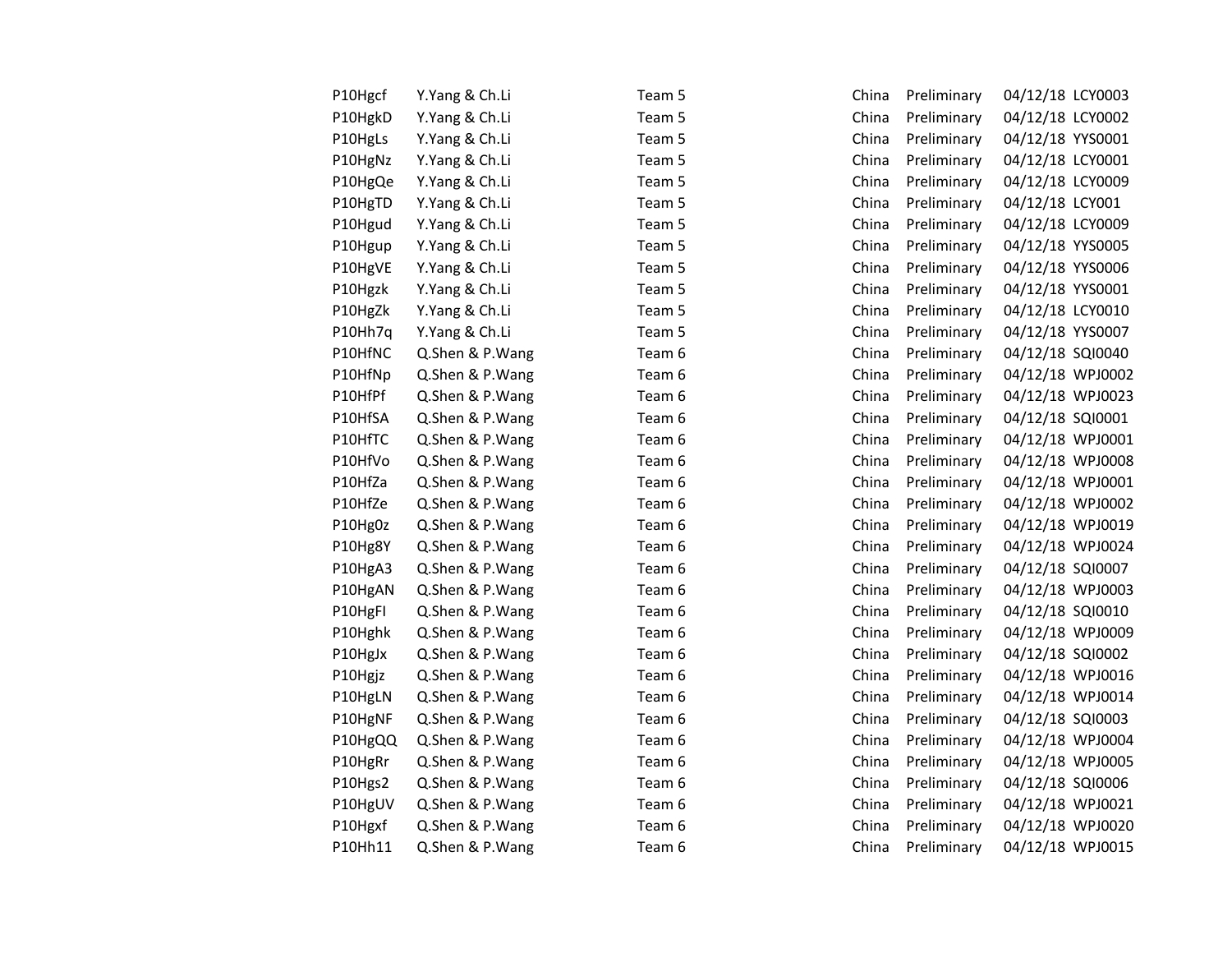| P10Hh42 | Q.Shen & P.Wang | Team 6 | China | Preliminary | 04/12/18 WPJ0011 |                  |
|---------|-----------------|--------|-------|-------------|------------------|------------------|
| P10Hh4e | Q.Shen & P.Wang | Team 6 | China | Preliminary |                  | 04/12/18 WPJ0022 |
| P10HfM5 | B.Zhao & J.Song | Team 7 | China | Preliminary | 04/12/18 ZBC0001 |                  |
| P10HfNB | B.Zhao & J.Song | Team 7 | China | Preliminary | 04/12/18 ZBC0004 |                  |
| P10HfP2 | B.Zhao & J.Song | Team 7 | China | Preliminary | 04/12/18 ZBC0002 |                  |
| P10HfPa | B.Zhao & J.Song | Team 7 | China | Preliminary | 04/12/18 ZBC0001 |                  |
| P10HfSr | B.Zhao & J.Song | Team 7 | China | Preliminary | 04/12/18 SJY0012 |                  |
| P10HfU5 | B.Zhao & J.Song | Team 7 | China | Preliminary | 04/12/18 SJY002  |                  |
| P10HfVF | B.Zhao & J.Song | Team 7 | China | Preliminary | 04/12/18 ZBC0015 |                  |
| P10HfVj | B.Zhao & J.Song | Team 7 | China | Preliminary | 04/12/18 ZBC0014 |                  |
| P10Hg2w | B.Zhao & J.Song | Team 7 | China | Preliminary | 04/12/18 SJY0003 |                  |
| P10Hg3F | B.Zhao & J.Song | Team 7 | China | Preliminary | 04/12/18 ZBC0009 |                  |
| P10Hg3U | B.Zhao & J.Song | Team 7 | China | Preliminary | 04/12/18 SIY0003 |                  |
| P10Hg4O | B.Zhao & J.Song | Team 7 | China | Preliminary | 04/12/18 ZBC0002 |                  |
| P10Hg5h | B.Zhao & J.Song | Team 7 | China | Preliminary | 04/12/18 SJY001  |                  |
| P10Hga0 | B.Zhao & J.Song | Team 7 | China | Preliminary | 04/12/18 SIY001  |                  |
| P10Hghx | B.Zhao & J.Song | Team 7 | China | Preliminary | 04/12/18 ZBC0012 |                  |
| P10Hgl6 | B.Zhao & J.Song | Team 7 | China | Preliminary | 04/12/18 ZBC0001 |                  |
| P10Hgly | B.Zhao & J.Song | Team 7 | China | Preliminary | 04/12/18 ZBC0004 |                  |
| P10HgQO | B.Zhao & J.Song | Team 7 | China | Preliminary | 04/12/18 ZBC0020 |                  |
| P10Hgr5 | B.Zhao & J.Song | Team 7 | China | Preliminary | 04/12/18 ZBC0013 |                  |
| P10Hgr7 | B.Zhao & J.Song | Team 7 | China | Preliminary | 04/12/18 ZBC0019 |                  |
| P10HgSi | B.Zhao & J.Song | Team 7 | China | Preliminary | 04/12/18 ZBC0021 |                  |
| P10Hgt7 | B.Zhao & J.Song | Team 7 | China | Preliminary | 04/12/18 ZBC0010 |                  |
| P10HgTl | B.Zhao & J.Song | Team 7 | China | Preliminary | 04/12/18 ZBC0022 |                  |
| P10Hgwa | B.Zhao & J.Song | Team 7 | China | Preliminary | 04/12/18 SJY0002 |                  |
| P10Hgwr | B.Zhao & J.Song | Team 7 | China | Preliminary | 04/12/18 SIY0004 |                  |
| P10HgZq | B.Zhao & J.Song | Team 7 | China | Preliminary | 04/12/18 ZBC0001 |                  |
| P10Hh20 | B.Zhao & J.Song | Team 7 | China | Preliminary | 04/12/18 SJY0008 |                  |
| P10Hh2J | B.Zhao & J.Song | Team 7 | China | Preliminary | 04/12/18 ZBC0003 |                  |
| P10Hh3C | B.Zhao & J.Song | Team 7 | China | Preliminary | 04/12/18 SJY0007 |                  |
| P10Hh6M | B.Zhao & J.Song | Team 7 | China | Preliminary | 04/12/18 ZBC0004 |                  |
| P10Hh7g | B.Zhao & J.Song | Team 7 | China | Preliminary | 04/12/18 SJY0005 |                  |
| P10Hhay | B.Zhao & J.Song | Team 7 | China | Preliminary | 04/12/18 SJY0010 |                  |
| P10HfOT | H.Song          | Team 8 | China | Preliminary |                  | 04/12/18 SHW0039 |
| P10Hg9c | H.Song          | Team 8 | China | Preliminary |                  | 04/12/18 SHW0042 |
|         |                 |        |       |             |                  |                  |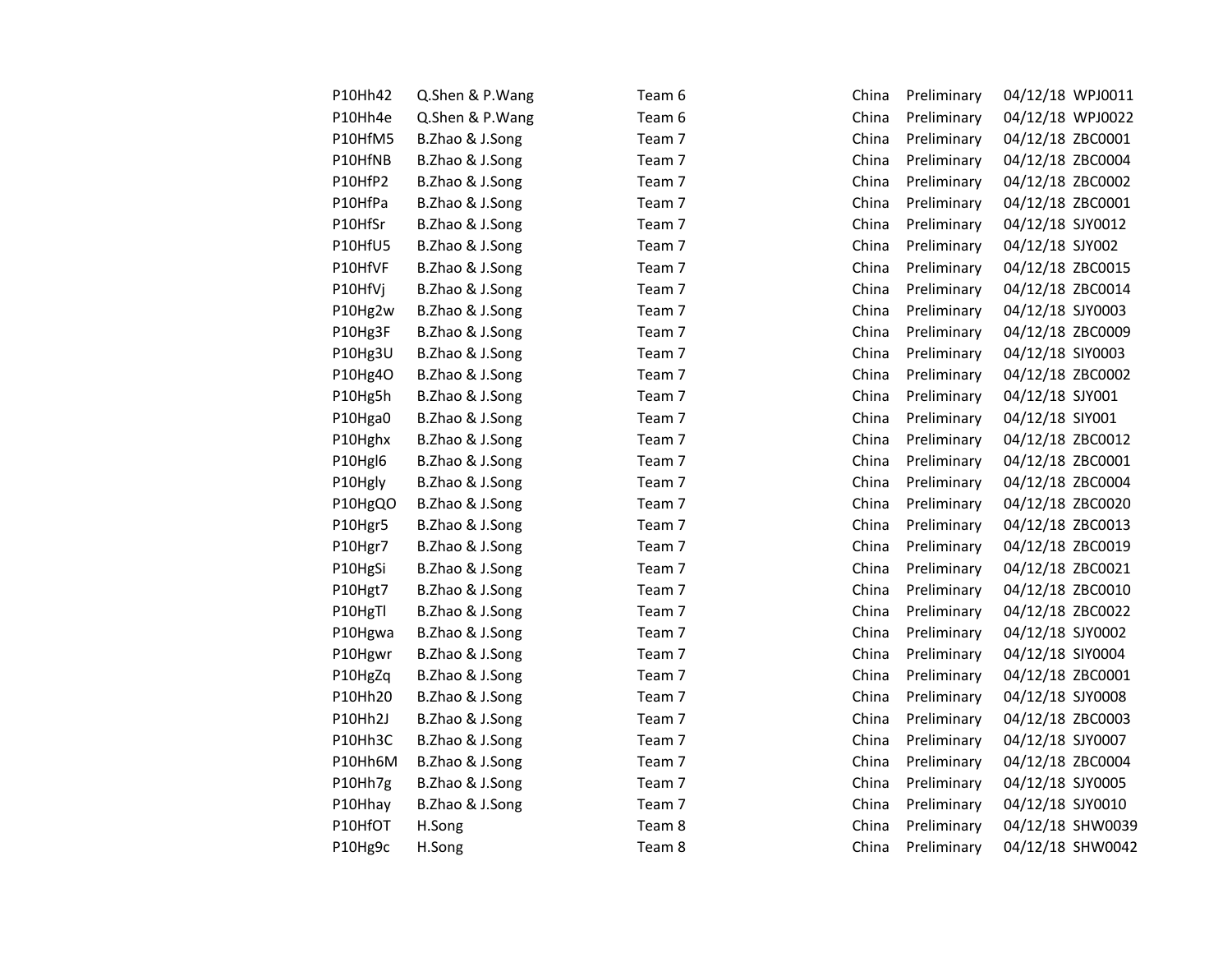| P10HgBf | H.Song         | Team 8  | China | Preliminary |                  | 04/12/18 SHW0045 |
|---------|----------------|---------|-------|-------------|------------------|------------------|
| P10Hghu | H.Song         | Team 8  | China | Preliminary |                  | 04/12/18 SHW0036 |
| P10Hgk2 | H.Song         | Team 8  | China | Preliminary |                  | 04/12/18 SHW0040 |
| P10HgLY | H.Song         | Team 8  | China | Preliminary |                  | 04/12/18 SHW0037 |
| P10HgNw | H.Song         | Team 8  | China | Preliminary |                  | 04/12/18 SHW0038 |
| P10Hgri | H.Song         | Team 8  | China | Preliminary |                  | 04/12/18 SHW0035 |
| P10HgrN | H.Song         | Team 8  | China | Preliminary |                  | 04/12/18 SHW0046 |
| P10HgrQ | H.Song         | Team 8  | China | Preliminary |                  | 04/12/18 SHW0041 |
| P10HgRZ | H.Song         | Team 8  | China | Preliminary |                  | 04/12/18 SHW0044 |
| P10HgyF | H.Song         | Team 8  | China | Preliminary |                  | 04/12/18 SHW0017 |
| P10Hh4z | H.Song         | Team 8  | China | Preliminary |                  | 04/12/18 SHW0018 |
| P10HfJy | Y.Mao          | Team 9  | China | Preliminary |                  | 04/12/18 MYF0015 |
| P10HfN4 | Y.Mao          | Team 9  | China | Preliminary |                  | 04/12/18 MYF0011 |
| P10HfNA | Y.Mao          | Team 9  | China | Preliminary |                  | 04/12/18 MYF0013 |
| P10HfOS | Y.Mao          | Team 9  | China | Preliminary |                  | 04/12/18 MYF0010 |
| P10HfPs | R.Cao          | Team 9  | China | Preliminary | 04/12/18 CLR0028 |                  |
| P10HfW7 | Y.Mao          | Team 9  | China | Preliminary |                  | 04/12/18 MYF0012 |
| P10HfZL | Y.Mao          | Team 9  | China | Preliminary |                  | 04/12/18 MYF0014 |
| P10HgbC | Y.Mao          | Team 9  | China | Preliminary |                  | 04/12/18 MYF0008 |
| P10HgfH | Y.Mao          | Team 9  | China | Preliminary |                  | 04/12/18 MYF0009 |
| P10HgmL | Y.Mao          | Team 9  | China | Preliminary |                  | 04/12/18 MYF0016 |
|         |                |         |       |             |                  |                  |
|         |                |         |       |             |                  |                  |
| P10HmgK | Z.Zhao & Y.Han | Team 1  | China | Preliminary | 04/13/18 ZZH0007 |                  |
| P10HmNL | Z.Zhao & Y.Han | Team 1  | China | Preliminary | 04/13/18 ZZH0003 |                  |
| P10HmOF | Z.Zhao & Y.Han | Team 1  | China | Preliminary | 04/13/18 ZZH0004 |                  |
| P10Hn05 | Z.Zhao & Y.Han | Team 1  | China | Preliminary | 04/13/18 ZZH0002 |                  |
| P10HnBD | Z.Zhao & Y.Han | Team 1  | China | Preliminary | 04/13/18 ZZH0005 |                  |
| P10HnFg | Z.Zhao & Y.Han | Team 1  | China | Preliminary | 04/13/18 ZZH0009 |                  |
| P10Hnm5 | Z.Zhao & Y.Han | Team 1  | China | Preliminary | 04/13/18 ZZH0001 |                  |
| P10Hnxp | Z.Zhao & Y.Han | Team 1  | China | Preliminary | 04/13/18 ZZH0008 |                  |
| P10HmJl | Y.Li           | Team 13 | China | Preliminary | 04/13/18 LYX0016 |                  |
| P10HmoE | Y.Li           | Team 13 | China | Preliminary | 04/13/18 LYX0015 |                  |
| P10HmSp | Y.Li           | Team 13 | China | Preliminary | 04/13/18 LYX0013 |                  |
| P10HmtT | Y.Li           | Team 13 | China | Preliminary | 04/13/18 LYX0014 |                  |
| P10HmUN | Y.Li           | Team 13 | China | Preliminary | 04/13/18 LYX0006 |                  |
|         |                |         |       |             |                  |                  |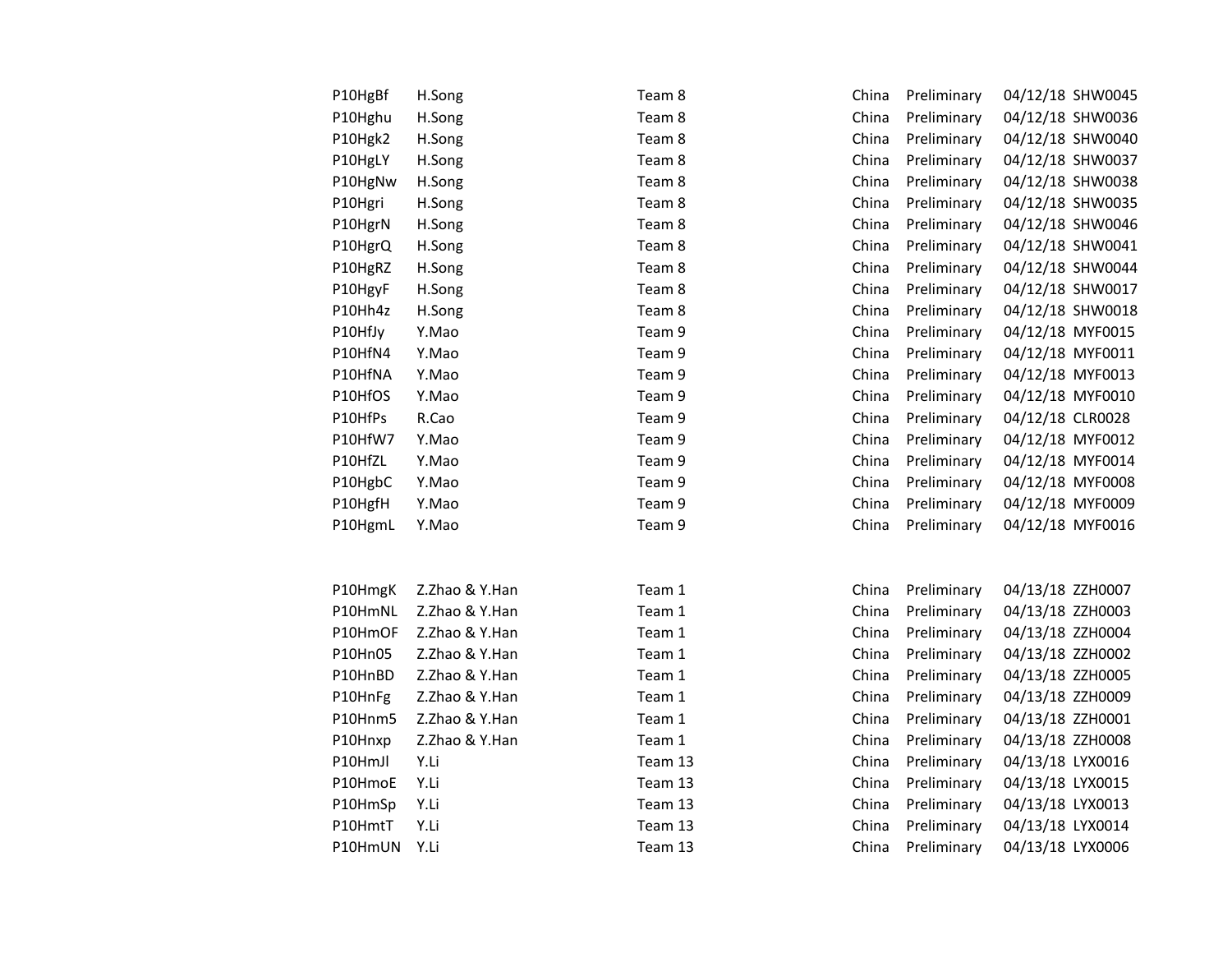| P10HmWa | Y.Li                         | Team 13 | China | Preliminary | 04/13/18 LYX0012 |  |
|---------|------------------------------|---------|-------|-------------|------------------|--|
| P10Hmzz | Y.Li                         | Team 13 | China | Preliminary | 04/13/18 LYX0011 |  |
| P10Hn8g | Y.Li                         | Team 13 | China | Preliminary | 04/13/18 LYX0007 |  |
| P10HnBl | J. Chen                      | Team 13 | China | Preliminary | 04/13/18 CJH0003 |  |
| P10HnDq | T.Zhou                       | Team 13 | China | Preliminary | 04/13/18 ZTY0006 |  |
| P10HnHQ | T.Zhou                       | Team 13 | China | Preliminary | 04/13/18 ZTY0008 |  |
| P10HnN9 | T.Zhou                       | Team 13 | China | Preliminary | 04/13/18 ZTY0010 |  |
| P10HnOz | T.Zhou                       | Team 13 | China | Preliminary | 04/13/18 ZTY0009 |  |
| P10HnpO | T.Zhou                       | Team 13 | China | Preliminary | 04/13/18 ZTY0005 |  |
| P10Hntv | Y.Li                         | Team 13 | China | Preliminary | 04/13/18 LYX0005 |  |
| P10Hnu7 | T.Zhou                       | Team 13 | China | Preliminary | 04/13/18 ZTY0004 |  |
| P10Hmo3 | B.Qiu, X.Wang, Y.Liu & R.Bai | Team 14 | China | Preliminary | 04/13/18 CHU4057 |  |
| P10HmVP | B.Qiu, X.Wang, Y.Liu & R.Bai | Team 14 | China | Preliminary | 04/13/18 CHU4054 |  |
| P10Hn4y | B.Qiu, X.Wang, Y.Liu & R.Bai | Team 14 | China | Preliminary | 04/13/18 CHU4051 |  |
| P10Hn9a | B.Qiu, X.Wang, Y.Liu & R.Bai | Team 14 | China | Preliminary | 04/13/18 CHU4052 |  |
| P10HnJW | B.Qiu, X.Wang, Y.Liu & R.Bai | Team 14 | China | Preliminary | 04/13/18 CHU4045 |  |
| P10HnNq | B.Qiu, X.Wang, Y.Liu & R.Bai | Team 14 | China | Preliminary | 04/13/18 CHU4055 |  |
| P10Hny0 | B.Qiu, X.Wang, Y.Liu & R.Bai | Team 14 | China | Preliminary | 04/13/18 CHU4047 |  |
| P10HnzB | B.Qiu, X.Wang, Y.Liu & R.Bai | Team 14 | China | Preliminary | 04/13/18 CHU4049 |  |
| P10HmBZ | Z.Shao                       | Team 15 | China | Preliminary | 04/13/18 ZRS0021 |  |
| P10HmFs | Z.Shao                       | Team 15 | China | Preliminary | 04/13/18 ZRS0026 |  |
| P10Hmk0 | M.Li                         | Team 15 | China | Preliminary | 04/13/18 MYL0021 |  |
| P10Hmkh | M.Li                         | Team 15 | China | Preliminary | 04/13/18 MYL0024 |  |
| P10HmM7 | Z.Shao                       | Team 15 | China | Preliminary | 04/13/18 ZRS0020 |  |
| P10HmOJ | M.Li                         | Team 15 | China | Preliminary | 04/13/18 MYL0019 |  |
| P10HmrQ | M.Li                         | Team 15 | China | Preliminary | 04/13/18 MYL0025 |  |
| P10Hn3e | R.Leng                       | Team 15 | China | Preliminary | 04/13/18 RYL0014 |  |
| P10HnDk | Z.Shao                       | Team 15 | China | Preliminary | 04/13/18 ZRS0025 |  |
| P10HnGP | M.Li                         | Team 15 | China | Preliminary | 04/13/18 MYL0020 |  |
| P10HnkG | M.Li                         | Team 15 | China | Preliminary | 04/13/18 MYL0023 |  |
| P10Hntq | R.Leng                       | Team 15 | China | Preliminary | 04/13/18 RYL0015 |  |
| P10Hnwu | Z.Shao                       | Team 15 | China | Preliminary | 04/13/18 ZRS0023 |  |
| P10HnxC | Z.Shao                       | Team 15 | China | Preliminary | 04/13/18 ZRS0022 |  |
| P10HmfH | Y.Sun & D.Nan                | Team 2  | China | Preliminary | 04/13/18 SYF0001 |  |
| P10HmOg | Y.Sun & D.Nan                | Team 2  | China | Preliminary | 04/13/18 NDI0001 |  |
| P10Hntd | Y.Sun & D.Nan                | Team 2  | China | Preliminary | 04/13/18 SYF0001 |  |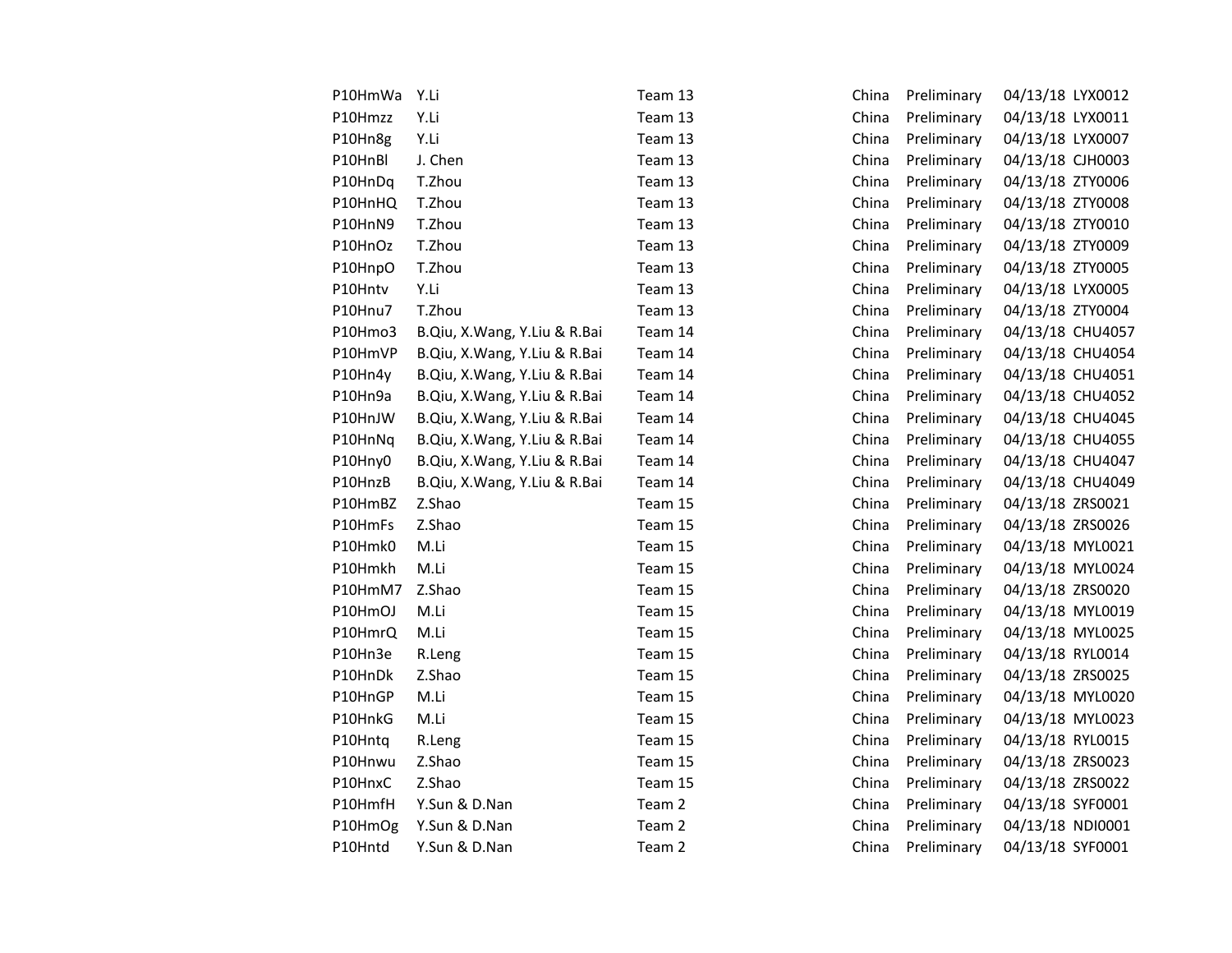| P10HmdX | Zh.Xie & Zh.Chen | Team 3 | China | Preliminary | 04/13/18 CZY0003 |                  |
|---------|------------------|--------|-------|-------------|------------------|------------------|
| P10HmGL | Zh.Xie & Zh.Chen | Team 3 | China | Preliminary | 04/13/18 XZY0004 |                  |
| P10HnaM | Zh.Xie & Zh.Chen | Team 3 | China | Preliminary | 04/13/18 CZY0002 |                  |
| P10HnBK | Zh.Xie & Zh.Chen | Team 3 | China | Preliminary | 04/13/18 XZY0001 |                  |
| P10HnD3 | Zh.Xie & Zh.Chen | Team 3 | China | Preliminary | 04/13/18 CZY0001 |                  |
| P10HnMa | Zh.Xie & Zh.Chen | Team 3 | China | Preliminary | 04/13/18 CZF0002 |                  |
| P10HnqC | Zh.Xie & Zh.Chen | Team 3 | China | Preliminary | 04/13/18 XZY0002 |                  |
| P10HmkQ | Q.Xue & Z.Zhou   | Team 4 | China | Preliminary | 04/13/18 ZZS0003 |                  |
| P10HmpD | Q.Xue & Z.Zhou   | Team 4 | China | Preliminary | 04/13/18 ZZS0007 |                  |
| P10HmPV | Q.Xue & Z.Zhou   | Team 4 | China | Preliminary | 04/13/18 XQY0003 |                  |
| P10Hn5n | Q.Xue & Z.Zhou   | Team 4 | China | Preliminary | 04/13/18 ZZS0005 |                  |
| P10HnfO | Q.Xue & Z.Zhou   | Team 4 | China | Preliminary | 04/13/18 XQY0002 |                  |
| P10Hngm | Q.Xue & Z.Zhou   | Team 4 | China | Preliminary | 04/13/18 XQY0001 |                  |
| P10HnJM | Q.Xue & Z.Zhou   | Team 4 | China | Preliminary | 04/13/18 ZZS0001 |                  |
| P10HnjN | Q.Xue & Z.Zhou   | Team 4 | China | Preliminary | 04/13/18 ZZS0008 |                  |
| P10Hnzk | Q.Xue & Z.Zhou   | Team 4 | China | Preliminary | 04/13/18 XQY0004 |                  |
| P10Hmf4 | Y.Yang & Ch.Li   | Team 5 | China | Preliminary | 04/13/18 LCY0001 |                  |
| P10HmKl | Y.Yang & Ch.Li   | Team 5 | China | Preliminary | 04/13/18 LCY0008 |                  |
| P10HmnW | Y.Yang & Ch.Li   | Team 5 | China | Preliminary | 04/13/18 YYS0002 |                  |
| P10Hmqv | Y.Yang & Ch.Li   | Team 5 | China | Preliminary | 04/13/18 YYS0001 |                  |
| P10HmUe | Y.Yang & Ch.Li   | Team 5 | China | Preliminary | 04/13/18 LCY0007 |                  |
| P10Hmwv | Y.Yang & Ch.Li   | Team 5 | China | Preliminary | 04/13/18 LCY0006 |                  |
| P10Hn7n | Y.Yang & Ch.Li   | Team 5 | China | Preliminary | 04/13/18 LCY0004 |                  |
| P10HnDe | Y.Yang & Ch.Li   | Team 5 | China | Preliminary | 04/13/18 LCY0003 |                  |
| P10HmIC | Q.Shen & P.Wang  | Team 6 | China | Preliminary | 04/13/18 SQI0001 |                  |
| P10HmKY | Q.Shen & P.Wang  | Team 6 | China | Preliminary |                  | 04/13/18 WPJ0005 |
| P10HnhW | Q.Shen & P.Wang  | Team 6 | China | Preliminary |                  | 04/13/18 WPJ0004 |
| P10HnjG | Q.Shen & P.Wang  | Team 6 | China | Preliminary |                  | 04/13/18 WPJ0001 |
| P10HnqF | Q.Shen & P.Wang  | Team 6 | China | Preliminary |                  | 04/13/18 WPJ0002 |
| P10Hmfj | B.Zhao & J.Song  | Team 7 | China | Preliminary | 04/13/18 SJY0001 |                  |
| P10HmrD | B.Zhao & J.Song  | Team 7 | China | Preliminary | 04/13/18 SJY0002 |                  |
| P10HnMi | B.Zhao & J.Song  | Team 7 | China | Preliminary | 04/13/18 SJY0003 |                  |
| P10HnPt | B.Zhao & J.Song  | Team 7 | China | Preliminary | 04/13/18 ZBC0001 |                  |
| P10HmfN | H.Song           | Team 8 | China | Preliminary |                  | 04/13/18 SHW0048 |
| P10HmJh | H.Song           | Team 8 | China | Preliminary |                  | 04/13/18 SHW0052 |
| P10HmPE | H.Song           | Team 8 | China | Preliminary |                  | 04/13/18 SHW0060 |
|         |                  |        |       |             |                  |                  |